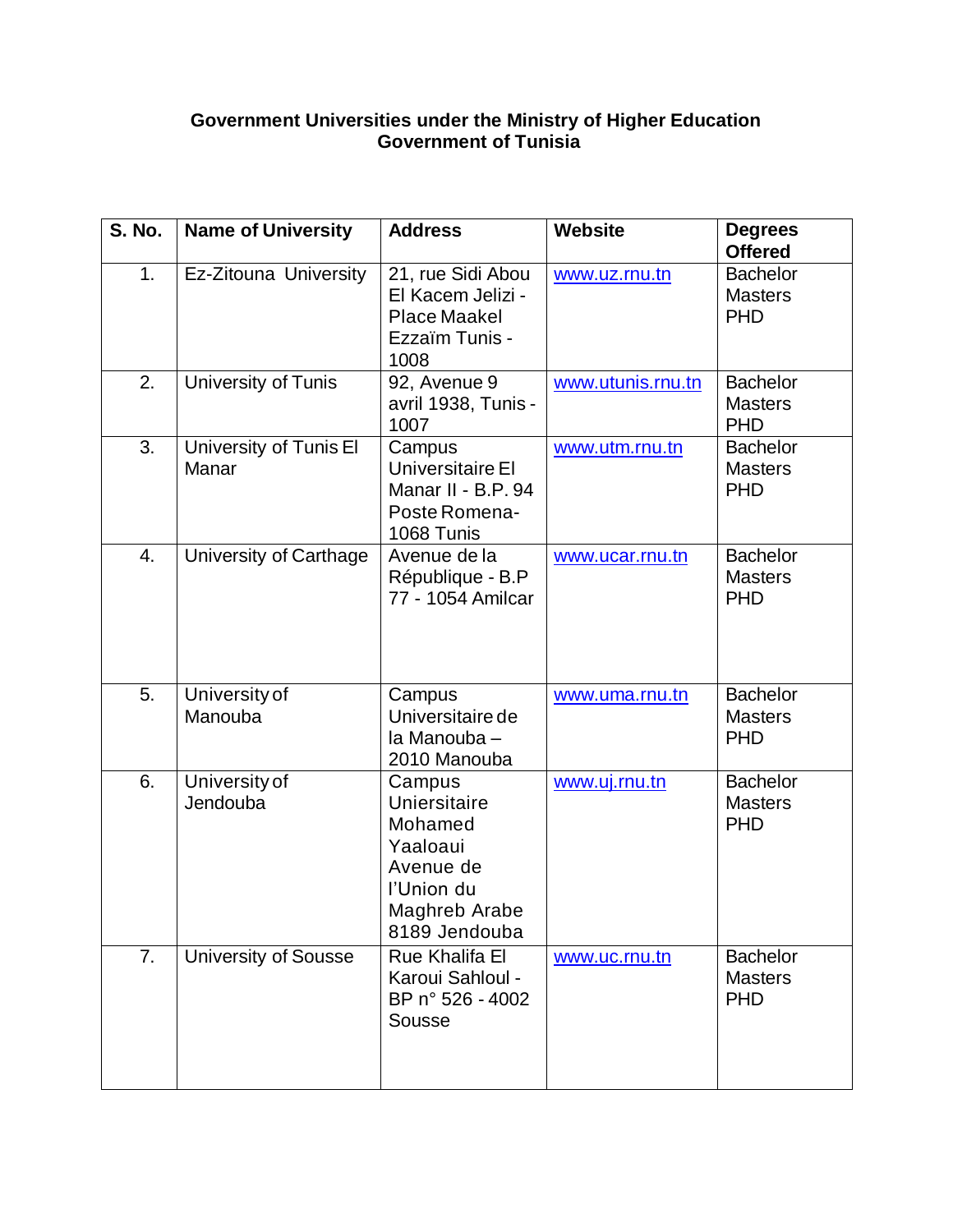| 8.  | University of Monastir | Av. Tahar<br>Haddad B.P 56<br>5000 Monastir                                       | www.um.rnu.tn     | <b>Bachelor</b><br><b>Masters</b><br><b>PHD</b>                                  |
|-----|------------------------|-----------------------------------------------------------------------------------|-------------------|----------------------------------------------------------------------------------|
| 9.  | University of Kairouan | Campus<br>Universitaire,<br>Route<br>Périphérique Dar<br>El Amen<br>Kairouan 3100 | www.univ-k.rnu.tn | <b>Bachelor</b><br><b>Masters</b><br><b>PHD</b>                                  |
| 10. | University of Sfax     | Route de<br>l'aéroport km 0.5<br>- 3029 Sfax                                      | www.uss.rnu.tn    | <b>Bachelor</b><br><b>Masters</b><br><b>PHD</b><br>Engineering<br><b>Studies</b> |
| 11. | University of Gafsa    | Route De Tozeur<br>2112, Gafsa                                                    | www.ugaf.rnu.tn   | <b>Bachelor</b>                                                                  |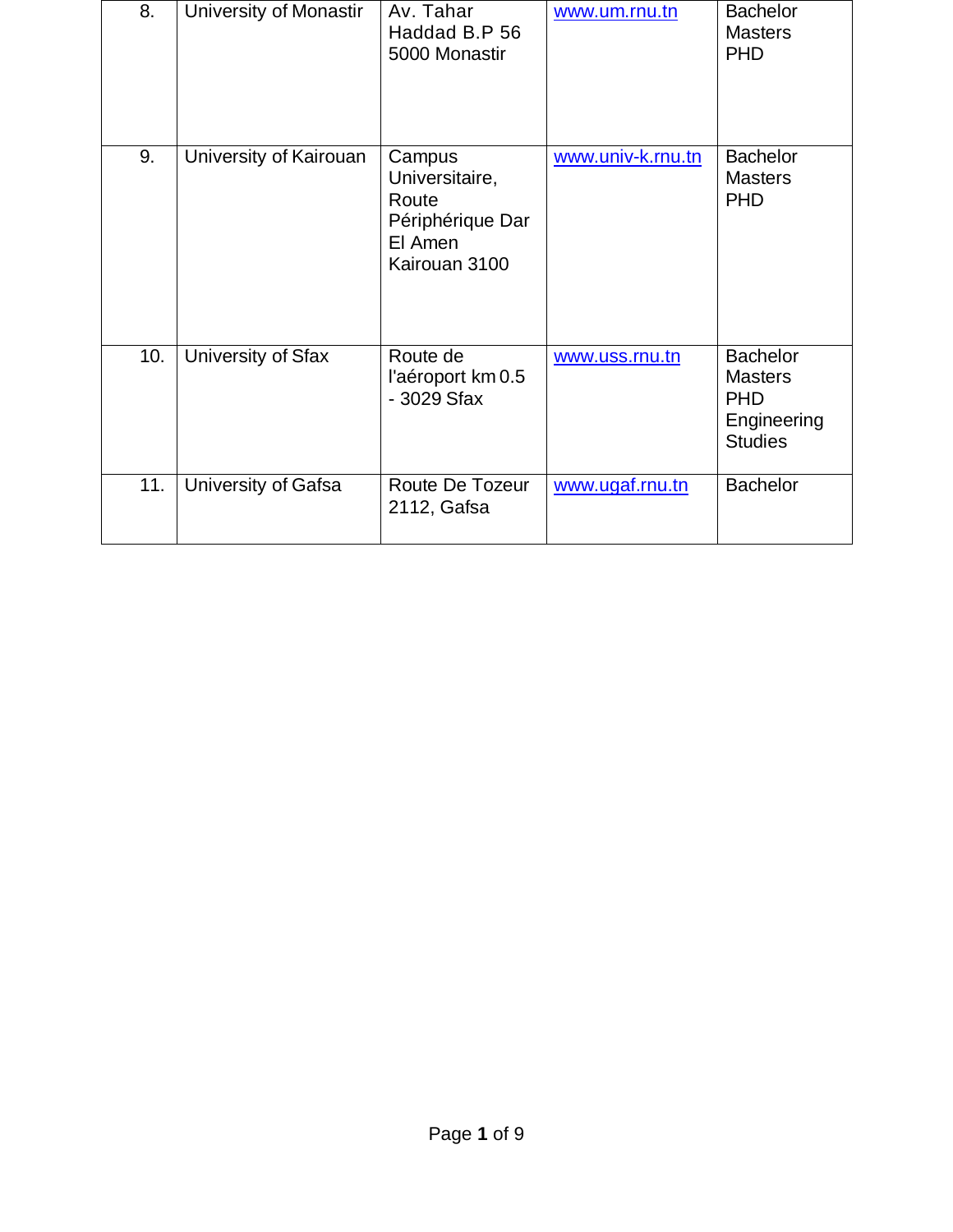| 12. | University of Gabès                                  | Route Omar Ebn<br><b>Khattab Zerig</b><br>6029 Gabès | www.univgb.rnu.tn | <b>Bachelor</b><br><b>Masters</b><br><b>PHD</b><br>Engineering<br><b>Studies</b> |
|-----|------------------------------------------------------|------------------------------------------------------|-------------------|----------------------------------------------------------------------------------|
| 13. | <b>Virtual University</b><br>(UVT)                   | 14, Rue Ibn<br>Nadim, 1073<br>Monplaisir<br>Tunis    | www.uvt.rnu.tn    | <b>Bachelor</b><br><b>Masters</b><br><b>PHD</b>                                  |
| 14. | Higher Institute for<br><b>Technological Studies</b> | Rue El Kods -<br>Radès - 2098<br>Tunis               | www.isetr.rnu.tn  | <b>Bachelor</b><br><b>Masters</b><br><b>PHD</b>                                  |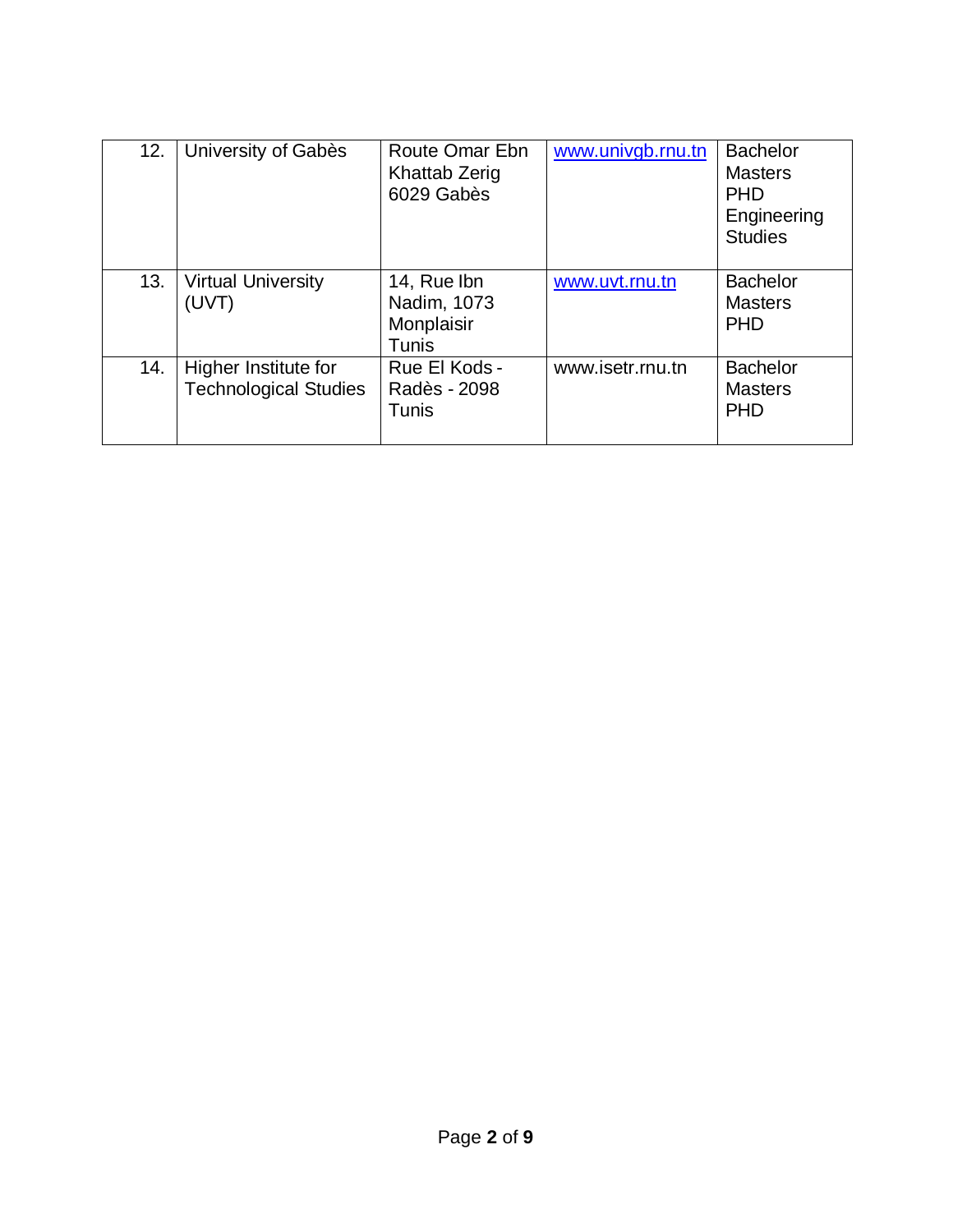## **Private Universities recognized by the Ministry of Higher Education Government of Tunisia**

| S No.          | <b>Name of University</b>                                                                      | <b>Address</b>                                                       | <b>Website</b>                      | <b>Degrees</b><br><b>Offered</b>                                    |
|----------------|------------------------------------------------------------------------------------------------|----------------------------------------------------------------------|-------------------------------------|---------------------------------------------------------------------|
| 1              | Private College<br>Monplaisir                                                                  | <b>Rue Abou Baker El</b><br><b>Bakri</b><br>Monplaisir 1073<br>Tunis | www.fmci.ens.tn                     | <b>Bachelor</b><br><b>Masters</b><br>Engineering<br><b>Diplomas</b> |
| $\overline{2}$ | <b>Business School</b><br>Tunis                                                                | 3 Rue Jugurtha<br>Mutuelle ville 1002<br>Tunis                       | www.ihet.ens.tn                     | <b>Bachelor</b><br><b>Masters</b>                                   |
| 3              | Polytechnique of<br><b>Advanced Sciences</b><br><b>Sfax</b>                                    | 74 Rue Said Abou<br>Baker, Avenue 5<br>Août, 3002 Sfax               | www.ipsas-ens.net<br>www.uls.ens.tn | <b>Bachelor</b><br><b>Masters</b><br>Engineering<br><b>Diplomas</b> |
| 4              | Private College of Law,<br>Economics and<br>Management<br>(ULT)                                | 32 bis Avenue<br>Kheireddine Becha<br>1002 Tunis                     | www.ult-<br>tunisie.com             | <b>Bachelor</b><br><b>Masters</b><br>Engineering<br><b>Diplomas</b> |
| 5              | Private Higher Institute<br>Advanced<br>Technologies and<br><b>Business Studies</b><br>(INTAC) | 30 Avenue<br><b>Kheireddine Becha</b><br>1002 Tunis                  | www.intac-edu.com                   | <b>Bachelor</b><br><b>Masters</b><br><b>Diplomas</b>                |
| 6              | <b>University Tunis</b><br>Carthage<br>(UTC)                                                   | Avenue Fatouma<br>Bourguiba La<br>Soukra 2036 Ariana                 | www.utctunisie.co<br>m              | <b>Bachelor</b><br><b>Masters</b><br>Diploma in<br>Architect        |
| $\overline{7}$ | Arab University of<br>Science-Tunis<br>(UAS)                                                   | Rue Cyrus 1002<br>Tunis                                              | www.uas.ens.tn                      | <b>Bachelor</b><br><b>Masters</b><br>Diploma in<br>Architect        |
| 8              | Private University of<br>Management, Science<br>& Technology<br>(UPES)                         | 122 Avenue de la<br>République<br>Megrine 2033<br>Tunis              | www.upes-<br>megrine.com            | <b>Bachelor</b><br><b>Masters</b><br>Engineering<br><b>Diplomas</b> |
| 9              | <b>Central University</b>                                                                      | Rue du Lac Biwa<br>Les Berges du Lac<br>1053 Tunis                   | www.universitecentr<br>ale.net/fr   | <b>Bachelor</b><br>Professional<br><b>Masters</b>                   |
| 10             | University of<br>Tchnologies                                                                   | 22 Avenue Madrid<br>1000 Tunis                                       | www.suptech.fr                      | <b>Bachelor</b><br><b>Masters</b>                                   |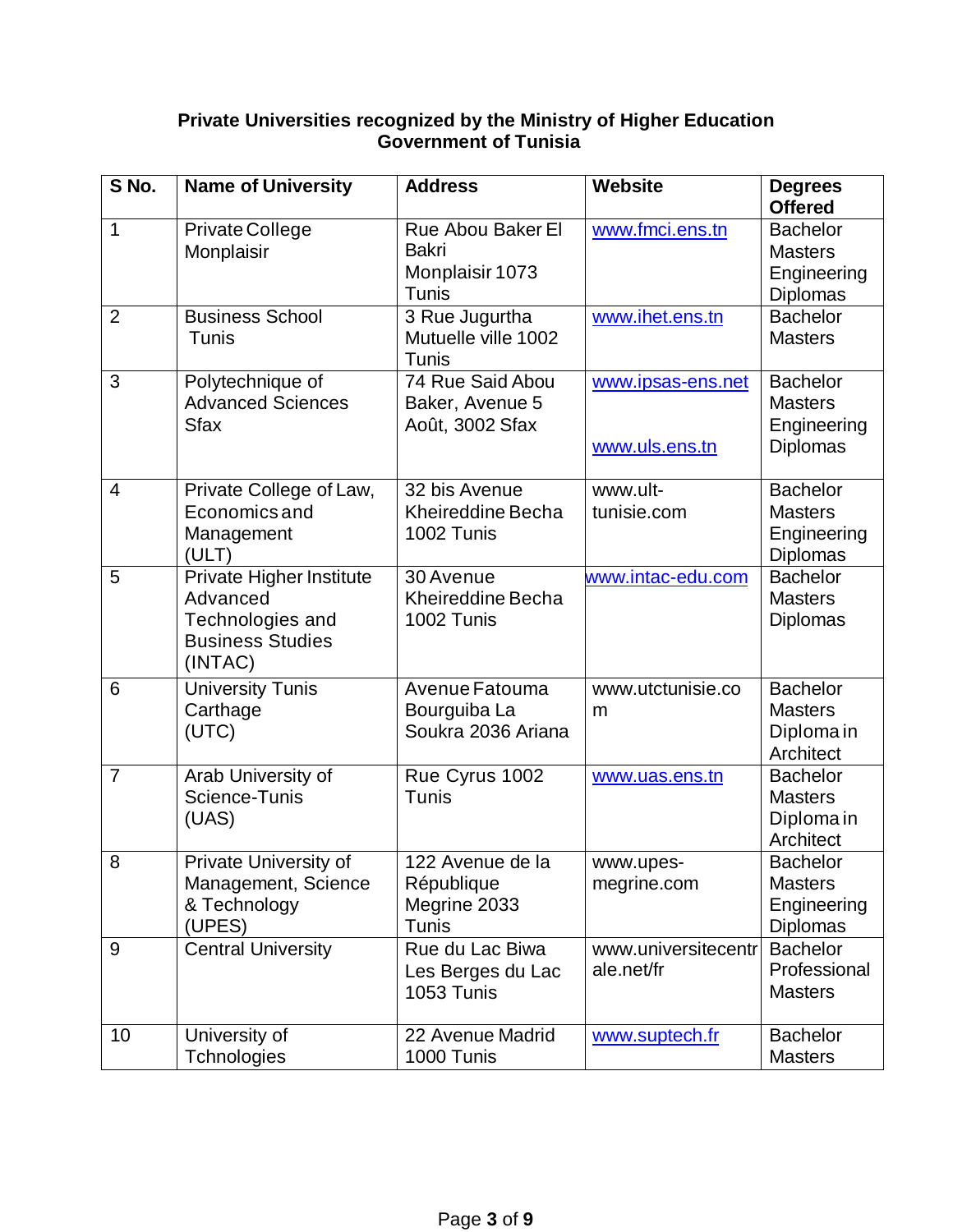| 11 | University of Health<br><b>Sciences</b><br>Tunis-Sousse-Sfax                       | 38, rue de Cologne,<br>Lafayette, 1002,<br>Tunis                     | www.upsat.tn                    | <b>Bachelor</b><br><b>Diplomas</b>                                  |
|----|------------------------------------------------------------------------------------|----------------------------------------------------------------------|---------------------------------|---------------------------------------------------------------------|
| 12 | <b>High School for Special</b><br>Technologies of<br>Information and<br>Management | <b>B.P 72 Technopole</b><br>El Ghazela 2088<br>Ariana                | www.time.ens.tn                 | <b>Bachelor</b><br>Engineering<br><b>Diplomas</b>                   |
| 13 | International<br>University of<br>Tunis                                            | 48 Rue des<br>minérauxLa<br>Charguia 2035                            | www.univ-<br>internationale.com | <b>Bachelor</b><br><b>Masters</b><br>Engineering<br><b>Diplomas</b> |
| 14 | Private Higher<br>Mediterranean School of<br>business                              | B.P 386 les Berges<br>du Lac 1053Tunis                               | www.msb.tn                      | <b>Bachelor</b><br><b>Masters</b>                                   |
| 15 | Private Engineering and<br><b>Technology High School</b><br>(ESPRIT)               | Z.I Chotrana2 B.P<br>160 Technopole El<br>Ghazela 2088               | www.esprit.tn                   | Engineering<br><b>Diplomas</b>                                      |
| 16 | <b>High School for Aviation</b><br>and Technology<br>(ESAT)                        | 15 Rue d'usine La<br>Charguia2 2035<br><b>Tunis Carthage</b>         | www.esat.ens.tn                 | <b>Bachelor</b><br><b>Masters</b><br>Engineering<br>Diploma         |
| 17 | <b>Private Business</b><br>School<br>(ESEAC)                                       | Immeuble Elfendri,<br>Avenue de l'Algerie<br>3000 Sfax               | www.eseac.ens.tn                | <b>Bachelor</b><br><b>Masters</b>                                   |
| 18 | Higher School of<br>Architectre, Audiovisual<br>and Design                         | 38 Rue Arbi Kabadi,<br>Elomran 1005 Tunis                            | www.esad-<br>tunis.com          | <b>Bachelor</b><br><b>Masters</b><br>Diploma in<br>Architect        |
| 19 | Mediterranean<br><b>University Group</b>                                           | 14-16 Rue<br><b>Mohamed Badra</b><br>1073<br><b>Monplaisir Tunis</b> | www.umlt.ens.tn                 | <b>Bachelor</b><br><b>Masters</b>                                   |
| 20 | University Ibn<br>Khouldoun<br>UIK                                                 | 4 Rue 8041<br><b>Monplaisir Tunis</b>                                | www.uik.ens.tn                  | <b>Bachelor</b><br><b>Masters</b><br>Diplomas                       |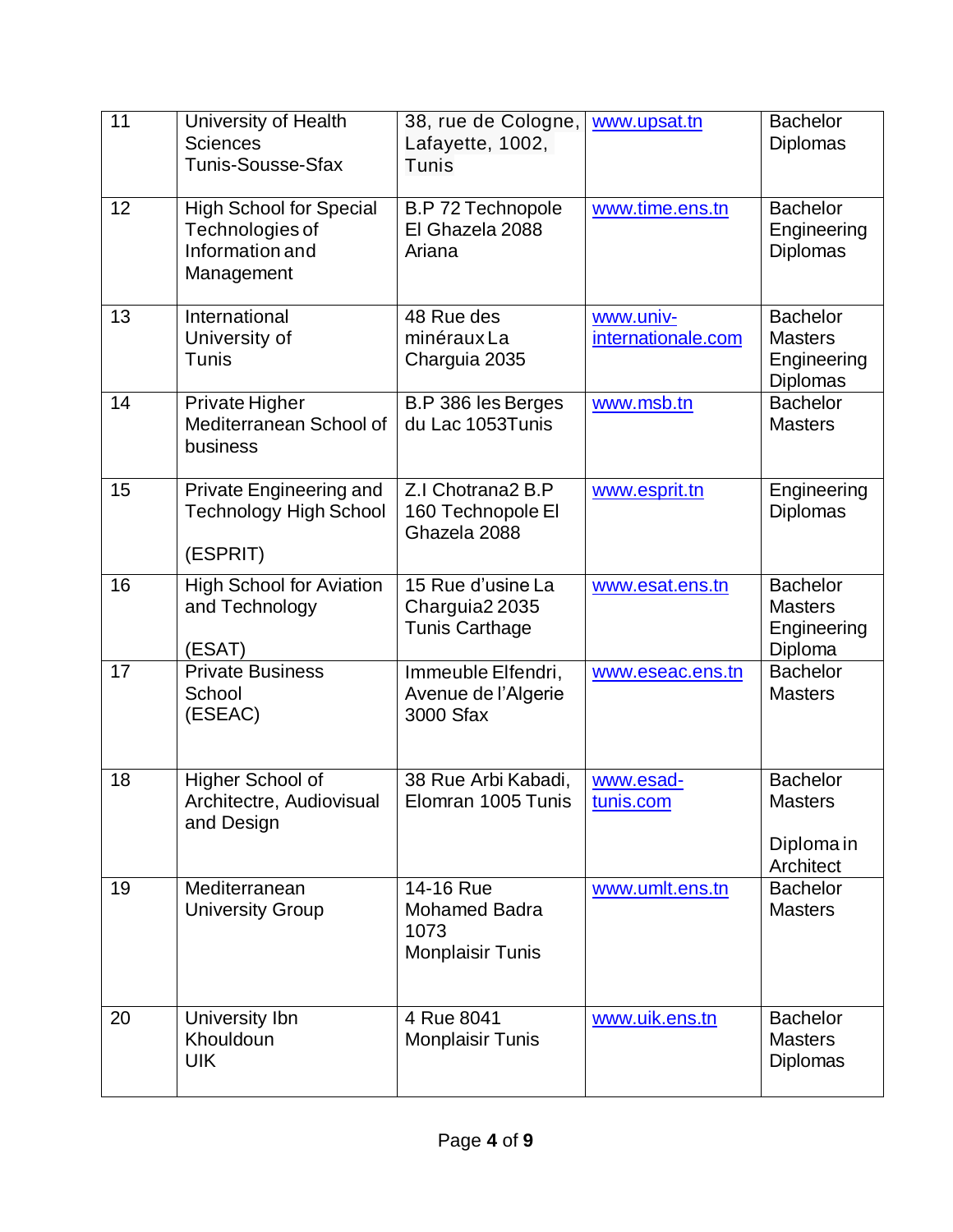| 21 | <b>Sesame University</b>                                                         | B.P 4 Chotrana 2<br>Technopo le El<br>Ghazela 2088 Ariana | www.universitesesa<br>me.com | <b>Bachelor</b><br><b>Masters</b><br>Engineering<br><b>Diplomas</b> |
|----|----------------------------------------------------------------------------------|-----------------------------------------------------------|------------------------------|---------------------------------------------------------------------|
| 22 | <b>University</b><br>"Mahmoud Materi"<br>Private Institute of<br>Paramedical     | Rue Bourgine,<br><b>Monplaisir Tunis</b>                  | www.umm-<br>tunisie.com      | <b>Bachelor</b><br><b>Masters</b>                                   |
| 23 | <b>Nursing Sciences</b><br><b>Higher Institute AMED</b>                          | 3 Avenue de la<br>poste Sahloul 4054<br>Sousse            | www.universite-<br>amed.com  | <b>Bachelor</b>                                                     |
| 24 | Private Higher Institute<br>of Nursing Sciences<br>Kairouan<br><b>ISPSIK</b>     | Rue ben Gouta<br>derrière Dar Ettabaa<br>Kairouan         | www.ispsik.com               | Bachelor's<br>degree                                                |
| 25 | <b>High School for Applied</b><br>Sciences and<br>Technology<br>Gabes<br>(ESSAT) | Avenue Aboul<br>Kacem Chebbi 6011<br>Gabes                | www.essat-<br>gabes.com      | <b>Masters</b><br>Engineering<br><b>Diplomas</b>                    |
| 26 | <b>Nursing Sciences</b><br><b>Higher Institute "Etoile</b><br>Formation"         | 3 Avenue khalifa<br>Karoui 4051<br>Khezama sousse         | www.etoile-<br>formation.com | Vocational<br>Training<br><b>Bachelor</b><br><b>Masters</b>         |
| 27 | Private Higher Institute<br><b>Tunis Dauphine</b>                                | 20 Rue Baudelaire<br>1005 Alomrane<br>Tunis               | www.tunis.dauphin<br>e.fr    | <b>Bachelor</b><br><b>Masters</b><br><b>MBA</b>                     |
| 28 | <b>Avicenne Private</b><br><b>Business School</b>                                | 90 Avenue<br>Mouhamed V 1002<br>Tunis                     | www.apbs.tn                  | <b>Bachelor</b><br><b>Masters</b><br><b>MBA</b>                     |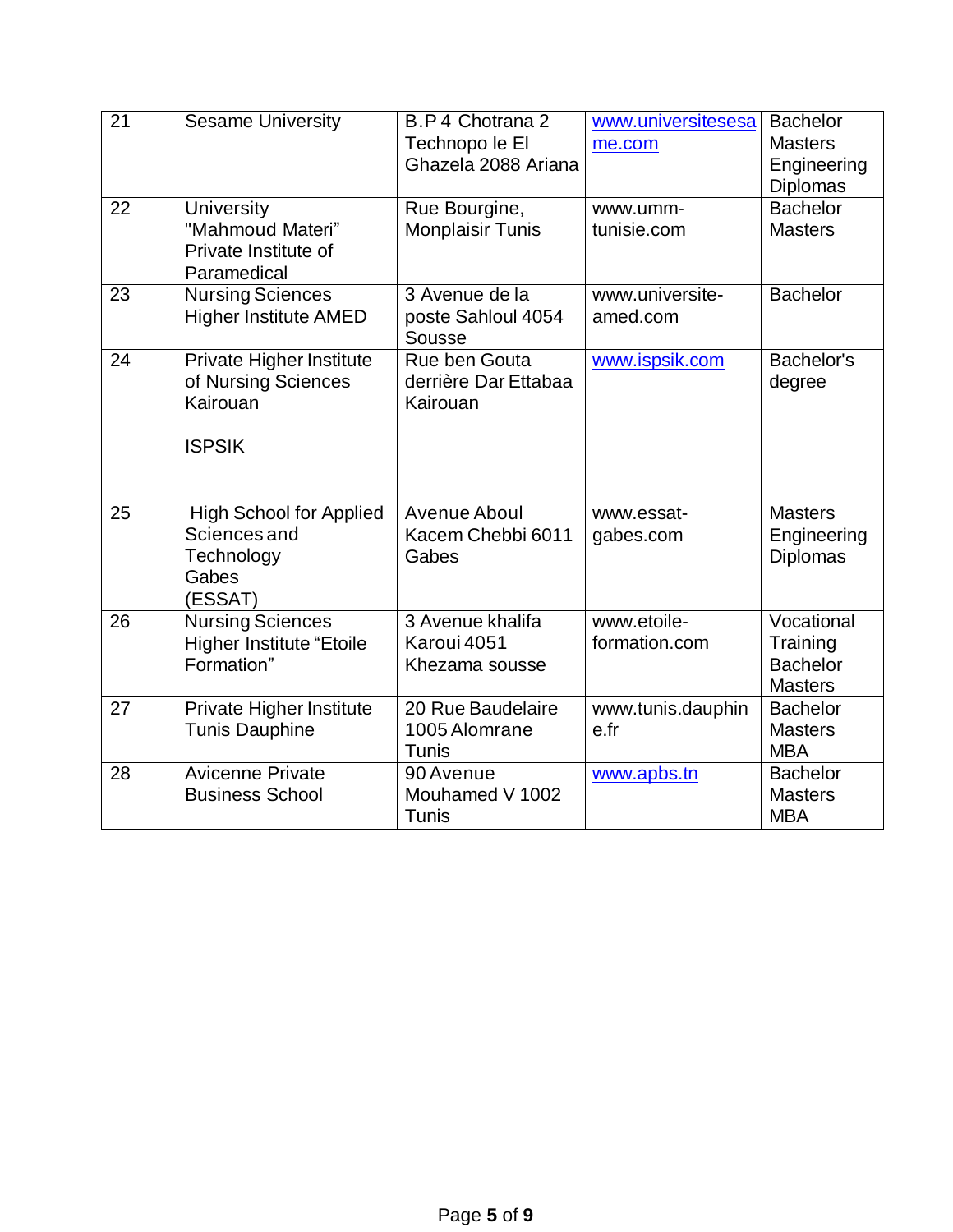| 29 | <b>High Central Private</b><br>School of Arts and Art<br><b>Sciences</b>       | 7 Rue Brazil 1002<br>Tunis                                                         | www.centralecom.t<br>n      | <b>Bachelor</b><br><b>Masters</b>                                              |
|----|--------------------------------------------------------------------------------|------------------------------------------------------------------------------------|-----------------------------|--------------------------------------------------------------------------------|
| 30 | University of<br><b>Health Sciences in</b><br>Tunis-Sousse-<br><b>Sfax</b>     | 38 Rue de Cologne<br>1002 Tunis                                                    | www.upsat-<br>univ.tn       | Paramedical<br>Diploma                                                         |
| 31 | Private Institute of<br><b>Higher Studies of</b><br>Sousse<br>(IHE)            | Compus<br>Universitaire Bou<br>Khzar 4000 Sousse                                   | www.ihes.ens.tn             | <b>Bachelor</b><br><b>Masters</b>                                              |
| 32 | Arab University of<br>Science<br>(UAS)                                         | 34, Rue Cyrus le<br>Grand 1002 Tunis                                               | www.uas.ens.tn              | <b>Bachelor</b><br><b>Masters</b><br>Engineering<br><b>Diplomas</b>            |
| 33 | Private High School of<br>Technology, media and<br>disposition<br>Sousse       | 28 Rue Dakar<br>Avenue de<br>l'Environnement<br>Elkantaoui<br><b>Hammem Sousse</b> | www.estim-<br>tunisie.com   | <b>Bachelor</b><br><b>Masters</b>                                              |
| 34 | High School for special<br>techniques Ibn<br>Khaldoun                          | 30 Rue Jawdet Al<br>Hayet Chotrana 1<br>2036 La soukra -<br><b>TUNISIE</b>         | www.uik.ens.tn              | <b>Bachelor</b><br><b>Masters</b>                                              |
| 35 | <b>Higher International</b><br>Private School of<br><b>Engineers of Sousse</b> | Route ceinture,<br>Kalaa Soghra 4021<br>Sousse, Tunisia                            | www.episousse.co<br>$m$ .tn | <b>Bachelor</b><br><b>Masters</b><br><b>Masters</b><br>Engineering<br>Diplomas |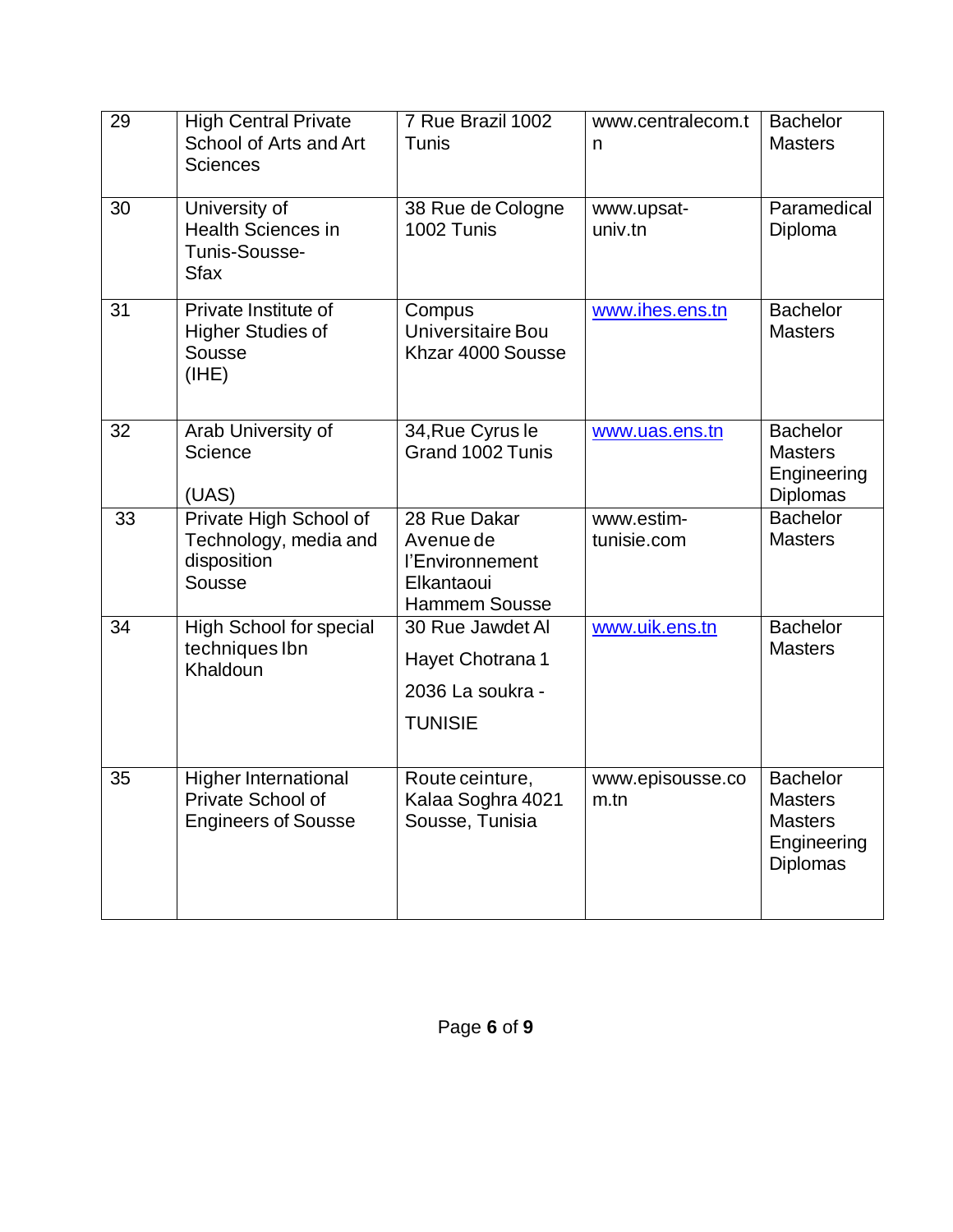| 36 | Private Engineering and<br><b>Applied Technology</b><br><b>High School</b><br>Sousse                   | B.P 329 Sahloul<br>4054 Sousse                                                                | www.espita.ens.tn           | Engineering<br><b>Diplomas</b>                                      |
|----|--------------------------------------------------------------------------------------------------------|-----------------------------------------------------------------------------------------------|-----------------------------|---------------------------------------------------------------------|
| 37 | <b>International Private</b><br>High School of<br><b>Technology in Sfax</b>                            | B.P 1163 3021<br>Route M'Harza<br>Km.1.5 - Sfax<br>Tunisie                                    | www.iit-nau.com             | <b>Bachelor</b><br><b>Masters</b><br>Engineering<br><b>Diplomas</b> |
| 38 | International Higher<br><b>School for Business</b><br><b>Sfax</b>                                      | Route Tunis Km 10,<br>Technopôle Cite<br>Elons B.P. 35-<br>3021 Sekiet Ezzit -<br><b>Sfax</b> | www.isb.ens.tn              | <b>Bachelor</b><br><b>Masters</b>                                   |
| 39 | Special Media and<br><b>Busines Administration</b><br><b>Higher School</b>                             | Z.I. Kheireddine<br>2015 El Kram                                                              | www.ebstunisie.co<br>m      | Diploma                                                             |
| 40 | <b>Mediterranean Private</b><br><b>Higher School for</b><br><b>Special Techniques</b>                  | 2 Rue de Sousse<br>Beb El Khadhra<br>Tunis                                                    | www.umlt.ens.tn             | <b>Bachelor</b><br><b>Masters</b><br>Engineering<br><b>Diplomas</b> |
| 41 | <b>International Private</b><br><b>Higher School for</b><br><b>Special Techniques</b><br>Polytech INTL | Rue du Lac<br>d'Annecy, Les<br>Berges du Lac<br>1053, Tunis, Tunisie                          | www.pi.tn                   | <b>Bachelor</b><br><b>Masters</b><br>Engineering<br><b>Diplomas</b> |
| 42 | Higher School of<br><b>Engineers Gafsa</b><br><b>ESIP</b>                                              | Cité Universitaire<br>Bezroug 2112<br>Gafsa                                                   | www.esip.tn                 | Engineering<br><b>Diplomas</b>                                      |
| 43 | Private Higher School of<br>multiple technologies                                                      | Avenue Tayeb<br>lemhiri cite Essalem                                                          | www.polytechmon<br>astir.tn | Engineering<br><b>Diplomas</b>                                      |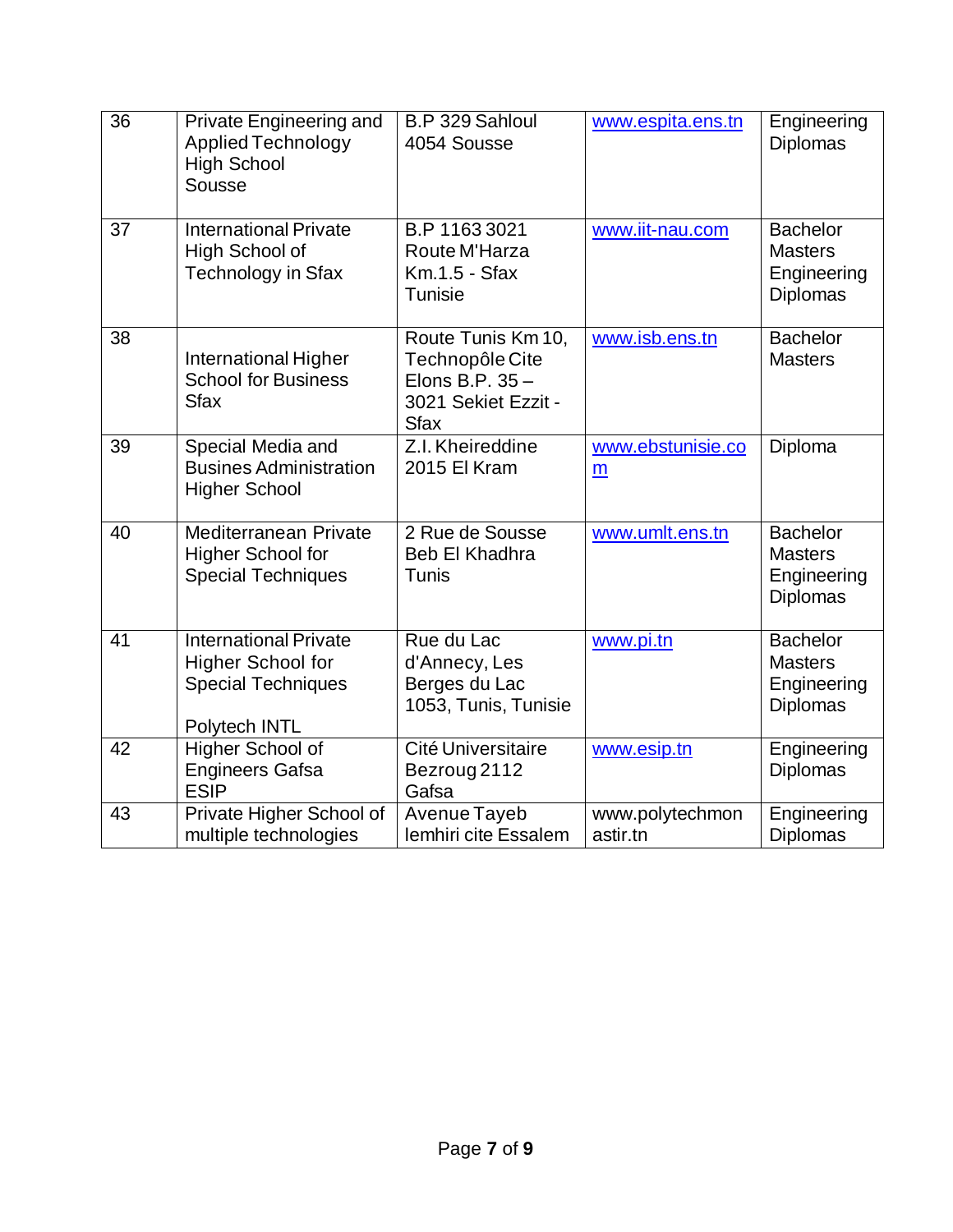| 44 | <b>Highr Private School</b><br>of Engineers-<br>Monastir                                      | Avenue de<br>l'Environnement B.P<br>104 5060 Mounastir                            | www.esprims.ens.tn             | Engineering<br><b>Diplomas</b>                                      |
|----|-----------------------------------------------------------------------------------------------|-----------------------------------------------------------------------------------|--------------------------------|---------------------------------------------------------------------|
| 45 | High School for<br>Technology and<br>Engineering                                              | 6 Rue Abou<br>Naouas/Errihana<br>Borj Elbakouch<br>2027 Ariana                    | www.tek-up.de                  | <b>Bachelor</b><br><b>Masters</b><br>Engineering<br><b>Diplomas</b> |
| 46 | <b>IT Business School</b><br><b>Nabeul</b>                                                    | Avenue Doctor Deli<br>Jezi Route<br>Hammemet 8000<br><b>Nabeul</b>                | www.itbs.com.tn                | <b>Bachelor</b><br><b>Masters</b><br>Engineering<br><b>Diplomas</b> |
| 47 | <b>Leaders University</b>                                                                     | Rue Ali Balahouen<br>8000 Nabeul                                                  | www.leaders-<br>university.net | <b>Bachelor</b><br><b>Masters</b><br>Engineering<br><b>Diplomas</b> |
| 48 | <b>IAE</b><br><b>Business School</b>                                                          | 6 Rue Mouritanie<br>1001 Tunis                                                    | www.iaetunis.com               | <b>Bachelor</b><br><b>Masters</b>                                   |
| 49 | <b>IINA</b><br><b>International Digital</b><br><b>Audiovisual Institute</b>                   | 2 Rue Haroun<br><b>Errachid Kasr Said</b><br>22086<br>Mannouba                    | ww.iina.tn                     | Diploma                                                             |
| 50 | University of<br>Management and<br>Administration<br><b>Sciences of Sousse</b><br><b>FMSA</b> | Immeuble Chaima<br><b>Avenue Yasser</b><br><b>Arafat Sahloul 1</b><br>4051 Sousse | www.fmsa-<br>tunisie.com       | <b>Bachelor</b><br><b>Masters</b>                                   |
| 51 | <b>EPI Educational</b><br>Group of<br>Administration<br>Sousse                                | <b>Route Ceinture</b><br>Sahloul 4021<br>Sousse                                   | www.episousse.co<br>m.th       | <b>Bachelor</b><br><b>Masters</b><br>Engineering<br><b>Diplomas</b> |
| 52 | Higher School of<br>Economics and<br>special<br>Management of<br>Sousse                       | Compus<br>Universitaire Rue                                                       | www.ecogest.ups.e<br>ns.tn     | <b>Bachelor</b><br><b>Masters</b>                                   |